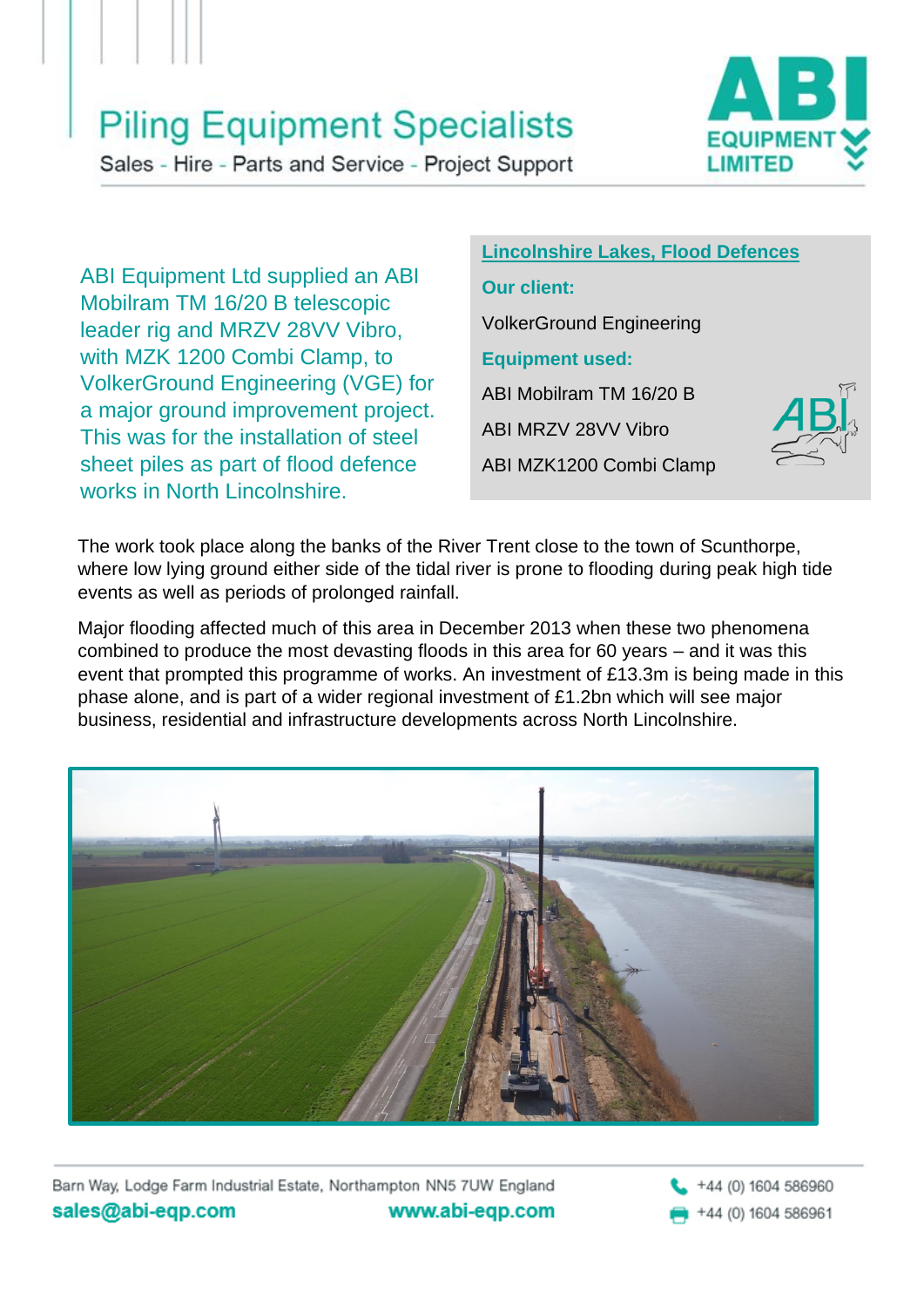## **Piling Equipment Specialists**



Sales - Hire - Parts and Service - Project Support

The sheet piling took place along the east bank of the River Trent, from the Keadby Bridge at Gunness in the north, to the M180 bridge in the south. The ground conditions in this area are alluvial clay and silt soils overlying sedimentary rock, and it was important for VGE to use a low-vibration method of installation so that there was minimal ground disruption to these soft friable soils.

Having carried out the majority of the piling work, the TM 16/20 B was swapped for a more compact TM 13/16 SL rig to complete the final section of piling beneath overhead National Grid power lines. This was achieved easily enough by removing the mast head winch. This more diminutive rig was paired with an MRZV 17VV vibro, in addition to a Delmag D19-52 diesel impact hammer.

AZ26-700 steel sheet piles of 17m length were installed along a total of 2.2 miles (3.5km) of the River Trent.







Using the MRZV 28VV and MRZV 17VV vibros, with their unique variable static moment / variable frequency capability, meant that it was possible to install the piles easily, efficiently and with least disturbance.

Barn Way, Lodge Farm Industrial Estate, Northampton NN5 7UW England sales@abi-eqp.com www.abi-eqp.com

+44 (0) 1604 586960 +44 (0) 1604 586961